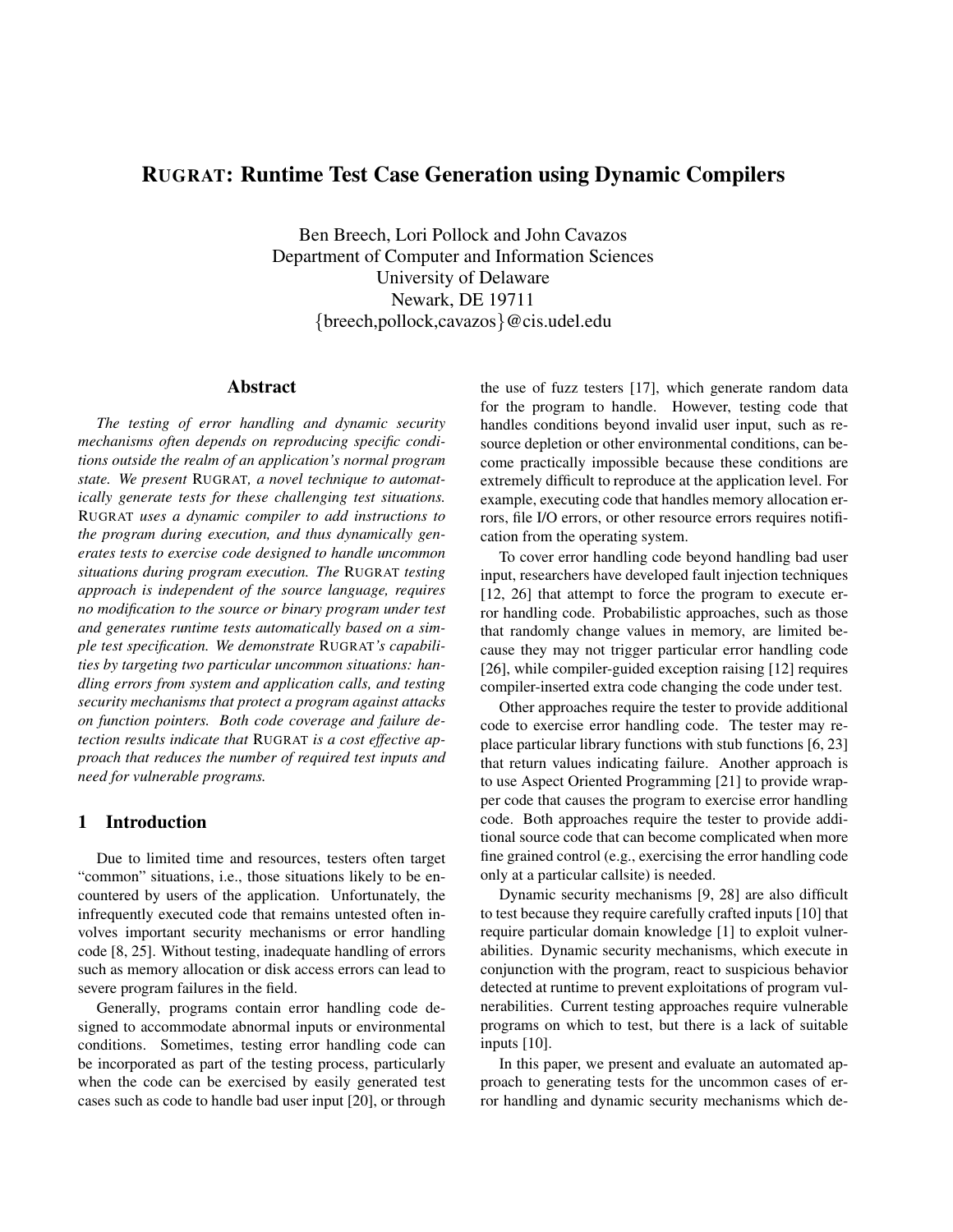pend upon difficult-to-simulate environmental conditions. We have implemented our technique as a testing framework called RUGRAT (RUntime GeneRAtion of Tests), capable of simulating uncommon situations to exercise rarely executed code. RUGRAT takes as input a test specification and a compiled binary program. During execution, RUGRAT generates tests by adding instructions into the executing instruction stream to simulate the desired test conditions. The key insight behind RUGRAT is that automatic runtime test generation for uncommon situations can be performed by running the program through an automatic test generator working with a dynamic compiler.

The RUGRAT approach to testing has several benefits. Runtime tests are generated automatically based on a simple test specification. The runtime tests simulate dynamic conditions that are difficult for a tester to reproduce. The testing system is independent of the source programming language of the program under test because RUGRAT takes binary code as input. Unlike binary rewriters, RUGRAT requires no modification of the source or binary of the program under test. That is, while RUGRAT adds instructions into the executing instruction stream, the original binary code remains unchanged when testing is complete. The dynamic compiler is only used during testing, and thus the program under test need not execute with a dynamic compiler outside the testing environment. The RUGRAT testing framework is layered on top of the dynamic compiler and could be implementable with any dynamic compiler. RUGRAT requires little knowledge of the inner workings of the dynamic compiler and does not need to generate stubs for system calls. RUGRAT could be used during maintenance or during initial development.

We demonstrate RUGRAT's capabilities by targeting two important uncommon situations: handling errors from system and application calls, and testing security mechanisms that protect a program against attacks on function pointers. Our previous system [5] was limited to testing mechanisms protecting against stack smashing. This paper demonstrates that the RUGRAT framework can now be applied to other testing tasks, and thus is more generally applicable than the initial system that targeted stack smashing. Our specific contributions are

- an overview of the RUGRAT testing architecture and process for testing uncommon situations;
- instantiation of the runtime test generator for (1) testing a program's handling of errors triggered by the failure of certain system and application calls, including revealing omission errors, and (2) testing certain security mechanisms, such as those designed to protect function pointers;
- a quantitative evaluation of the effectiveness of RU-GRAT with respect to code coverage and a case study

```
if ((sptr = malloc(size+1)) == NULL) {
    findmem();
    if ((sptr = malloc(size+1)) == NULL)xlfail("insufficient string space");
}
```
Figure 1: Error handling code in the 130.li lisp interpreter

#### of failure detection capability.

Our experimental results indicate that runtime test generation can significantly increase the coverage and fault exposure within error handling code and function pointer protection mechanisms with much fewer test inputs and without the limitations of other approaches.

After describing the testing challenges and state of the art in Section 2, we present the RUGRAT testing framework and testing process in Section 3. Section 4 describes the specific runtime test generation strategies for error handling and function pointer protection mechanisms. We present our experimental evaluation study in Sections 5 and 6 followed by conclusions and future directions.

#### **2 Testing Challenges and State of the Art**

This section illustrates the challenges of testing error handling code and dynamic security mechanisms that protect function pointers, and overviews the current approaches.

#### 2.1 Error Handling

Consider the code snippet shown in Figure 1, which comes from the 130.li application in the SPEC application suite [22]. The code attempts to allocate memory through malloc. If the allocation fails, the function findmem tries to find some buffers that could be freed and then the allocation is retried. findmem is only executed at this callsite when the program is out of memory. Covering the findmem callsite shown in Figure 1 requires the test case to somehow allocate all available memory. The difficulty in causing malloc to fail means that the findmem callsite will likely go uncovered during testing. More generally, error handling code may be omitted entirely, which may not be detected during testing.

Besides the work described in the introduction, other approaches include modifying the memory image of library code to return different values for system calls [24], providing stubs for common system library functions to return different values [6, 23], and generating data to trigger certain exceptions [25]. Techniques closely related to RUGRAT include Holodeck [24], FIG [6] and related approaches [23]. These approaches replace dynamic library functions with stub functions. The stub functions, which are called by the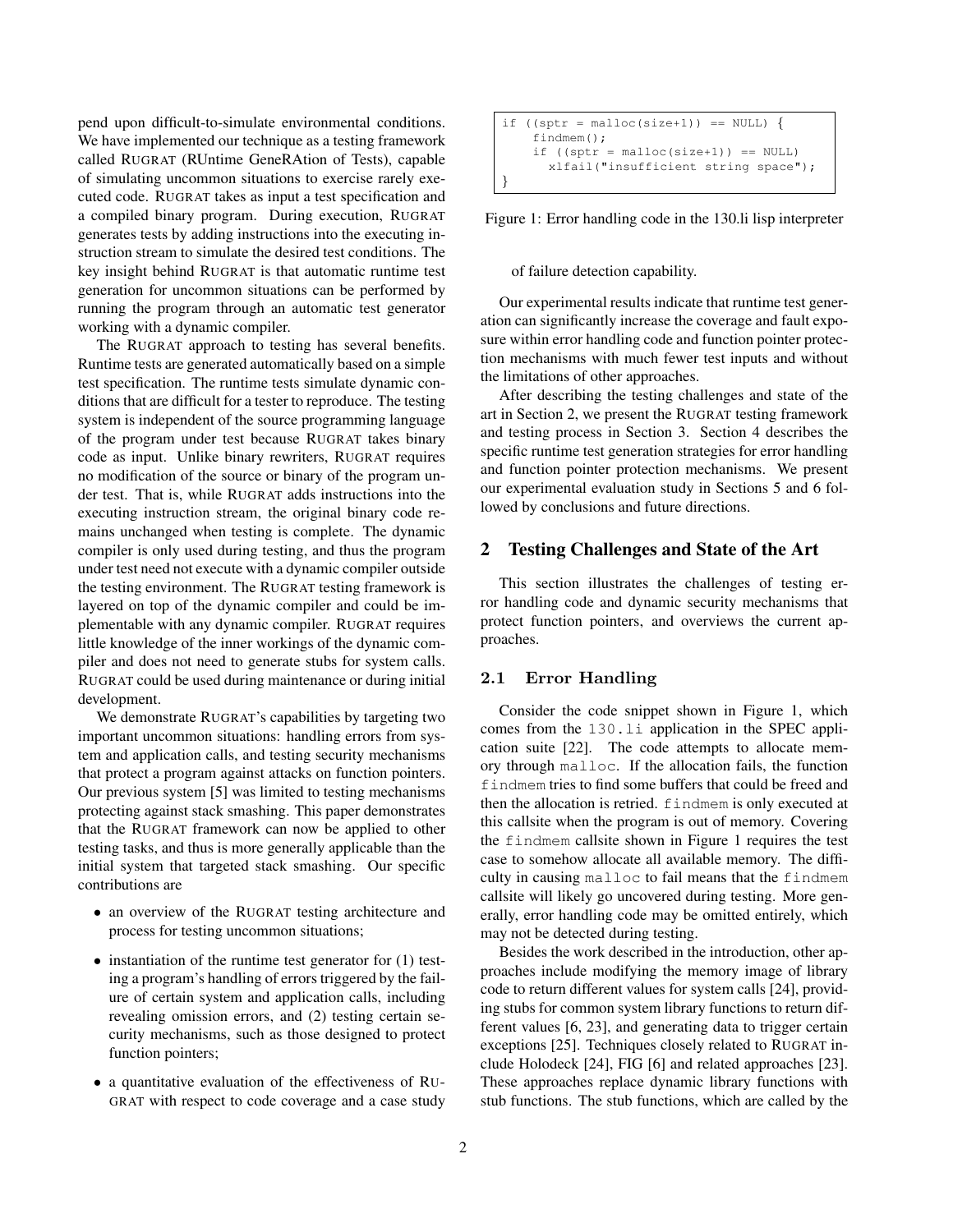

Figure 2: Example of a security mechanism for function pointer usage

application, decide whether to fail the call by returning an error value or allow the call to proceed normally by calling the actual library call. The tester is responsible for providing, and modifying, the stub functions. These approaches tend to require extensive effort from the tester and/or require modification of the program source or binary, which changes the code being tested. Neither the FIG nor the Holodeck approach target application function calls. RU-GRAT removes this limitation and extensive testing effort by using a dynamic compiler.

# 2.2 Pointer Protection Mechanisms

Function pointers are useful components of (usually Clike) programming languages that provide the capability to indirectly call functions, enable callbacks, simplify some portions of code, and allow for basic reuse of code. Unfortunately, function pointers can be subverted for arbitrary execution of malicious code [9]. An attack can be performed by overflowing a buffer [1], allowing the attacker to put an arbitrary value in the function pointer. When invoked as a call, the function pointer jumps to arbitrary code specified by the attacker.

Determining that a program is vulnerable to such attacks can be difficult. Static analysis tools can examine a program for potential vulnerabilities, but can miss some vulnerabilities and report false positives [15]. Array bounds checking is a more complete solution, but can be expensive [3]. Various dynamic security mechanisms that execute in conjunction with the program have been developed to combat attacks against function pointers [9, 28]. The key insight of these approaches is that an attack can be thwarted by encrypting the function pointer while in memory and decrypting the function pointer just before it is dereferenced.

Figure 2a shows an example in the application 164.gzip [22], where a different function, such as different compression/decompression, executes depending on the value of the work function pointer. Figure 2b shows the equivalent assembly code generated by a compiler without any security mechanism. The function pointer, work, is first initialized to the address of the function unzip. Next, the function referenced by work is invoked by copying the value of work into the ecx register and issuing the call  $*$   $*$  ecx instruction. Figure 2c shows the same assembly code with the security mechanism added to protect the function pointer usage. After initialization, work is encrypted by xoring the address with the key. Invoking the function referenced by work now requires an extra instruction to decrypt the value. When an attack occurs, the attacker overwrites the value of the encrypted pointer with the address of malicious code. This value is decrypted, resulting in a bad address being passed to the function call. The program jumps to the bad address and will likely incur a segmentation fault instead of executing the attacker's code.

To test such a security mechanism, the mechanism is applied to a program known to be vulnerable to attacks against function pointers. The program is then run twice with the mechanism; once with normal inputs to ensure the mechanism has not broken the program and once using the exploit as input to ensure the mechanism protects the program's function pointers.

This testing process is usually inadequate since few exploitable programs are available for testing [10]. Without systematic testing of each of the program points where the mechanism is applied, some errors may not be exposed until the mechanism is widely deployed. In previous work [5], we described methods to dynamically generate test cases to test security mechanisms that protect against stack smashing attacks [1]. In this paper, we demonstrate how the approach can be generalized to other security mechanisms, by generating runtime tests for security mechanisms to protect function pointer usage.

### **3 The RUGRAT Testing Process**

RUGRAT creates runtime tests, or *dynatests*, during program execution. The dynatests are executable instructions added to the program to modify the execution state of the program to simulate an uncommon situation. Thus, a RU-GRAT test case consists of both a normal input to the program and a dynatest created at run time.

Figure 3 shows a high level view of the RUGRAT framework. RUGRAT requires two inputs from the tester. The first input is the test specification, which details the type of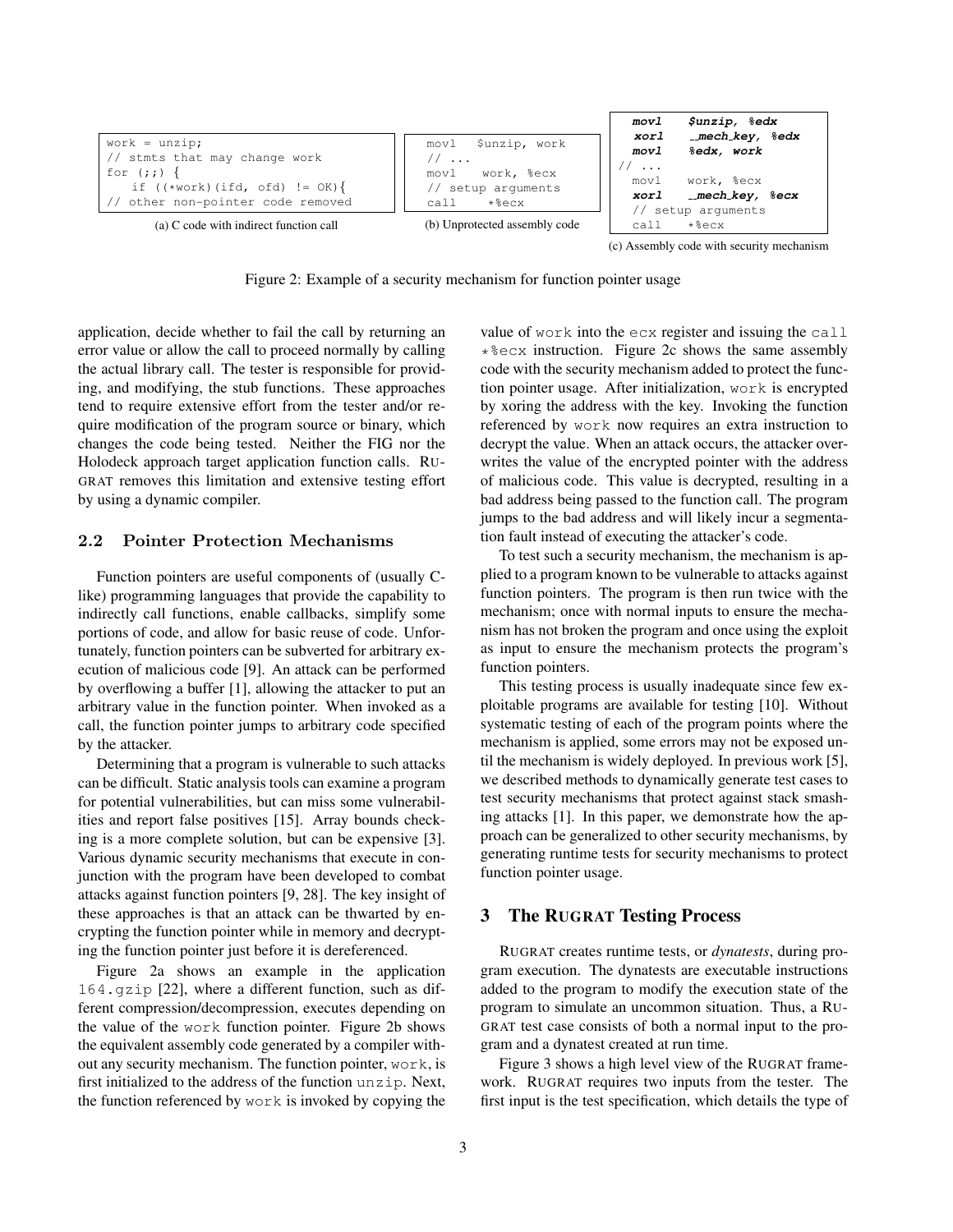

Figure 3: RUGRAT Testing Framework

dynatests that are to be created and the points to be targeted for testing. The second input to RUGRAT is the compiled program and normal program inputs to be executed. The output of RUGRAT is a test report describing the pass/fail result of the tests.

The testing specification provides the information that RUGRAT needs to create and insert dynatests. The most important information in the specification is the set of points in the program that should be tested. The tester can specify these points generally (e.g., all call sites) or specifically (e.g., call to X in function Y). In the current implementation, the testing points are specified through a set of environment variables that detail the particular location (e.g., call site address) where the Dynatest generator should insert dynatests. Program addresses do not need to be computed by the tester; RUGRAT determines the addresses by executing the program once and provides the list to the tester to select from. No undue burden is imposed on the tester for specifying testing locations. Other information in the testing specification is specific to the particular testing task, such as the kind of error conditions to be tested (see section 4), and an oracle for the task (e.g., how should the program behave when performing this particular testing task).

RUGRAT interacts with a dynamic compiler to perform testing tasks. Dynamic compilers are commonly used to speed up interpreted code (e.g., all JVMs are dynamic compilers) and used for on-the-fly program optimizations [2]. Dynamic compilers also have been used to ensure a program does not allow unauthorized control transfers [14], to locate faults by dynamically switching predicates [27], and to perform coverage analysis [18] and impact analysis [4].

The dynamic compiler enables RUGRAT to analyze and modify the state of the executing program. RUGRAT's dynatest generator module is responsible for communicating with the dynamic compiler. During program execution, the dynamic compiler provides information about the program state to the generator, which then creates dynatests based on the test specification. The generator gives the dynatests to the dynamic compiler for insertion into the executing instruction stream.

Figure 4 shows a more detailed view of how RUGRAT interacts with the dynamic compiler. For our prototype, we have used the DynamoRIO [7] dynamic compiler, which is capable of running a wide variety of statically compiled programs. During execution, DynamoRIO partitions the program's instructions into sequences called basic blocks<sup>1</sup>. After a basic block is created by the dynamic compiler, the block is input to the dynatest generator, which analyzes the instructions in the block. If the generator determines that a dynatest should be added to the block, the generator creates instructions to simulate uncommon situations, such as an out of memory error. The generator then gives the basic block, which now includes any dynatests, back to the dynamic compiler. The basic block is passed by the dynamic compiler to the CPU for native execution. A new program state is created after the execution of the basic block. The dynamic compiler creates the next basic block and the process continues until the program terminates. The test oracle examines each new program state to determine if a dynatest passed or failed. The definition of success for each dynatest depends on the test specification.

### **4 Dynamic Test Generation Strategies**

The specifics of dynatest generation vary depending on the testing task, which is described by the test specification. This section describes the strategies for generating dynatests for error handling code and function pointer protection mechanisms.

## 4.1 Testing for Error Handling

RUGRAT's dynamic test generation is especially useful for testing error handling that requires hard to simulate external environmental conditions (e.g., out of memory, disk write failure, process creation failure). The key insight behind RUGRAT is that the program's error code can be tested by selectively failing the related functions. RUGRAT's test generation strategy for error handling can be applied to both application and system library calls. Testing code that handles application call errors, however, may introduce complexities due to side effects, such as modifications to global data structures, or changes to static variables. RUGRAT can handle some of these side effects when the testing specification details the side effect (e.g., which global variable should be modified).

The tester selects a program and test input to run. The tester specifies, through the test specification, the type of error conditions that should be simulated (e.g., memory allocation should fail) and target test points. In this instan-

<sup>&</sup>lt;sup>1</sup>A basic block in DynamoRIO is a sequence of instructions that execute contiguously on the CPU.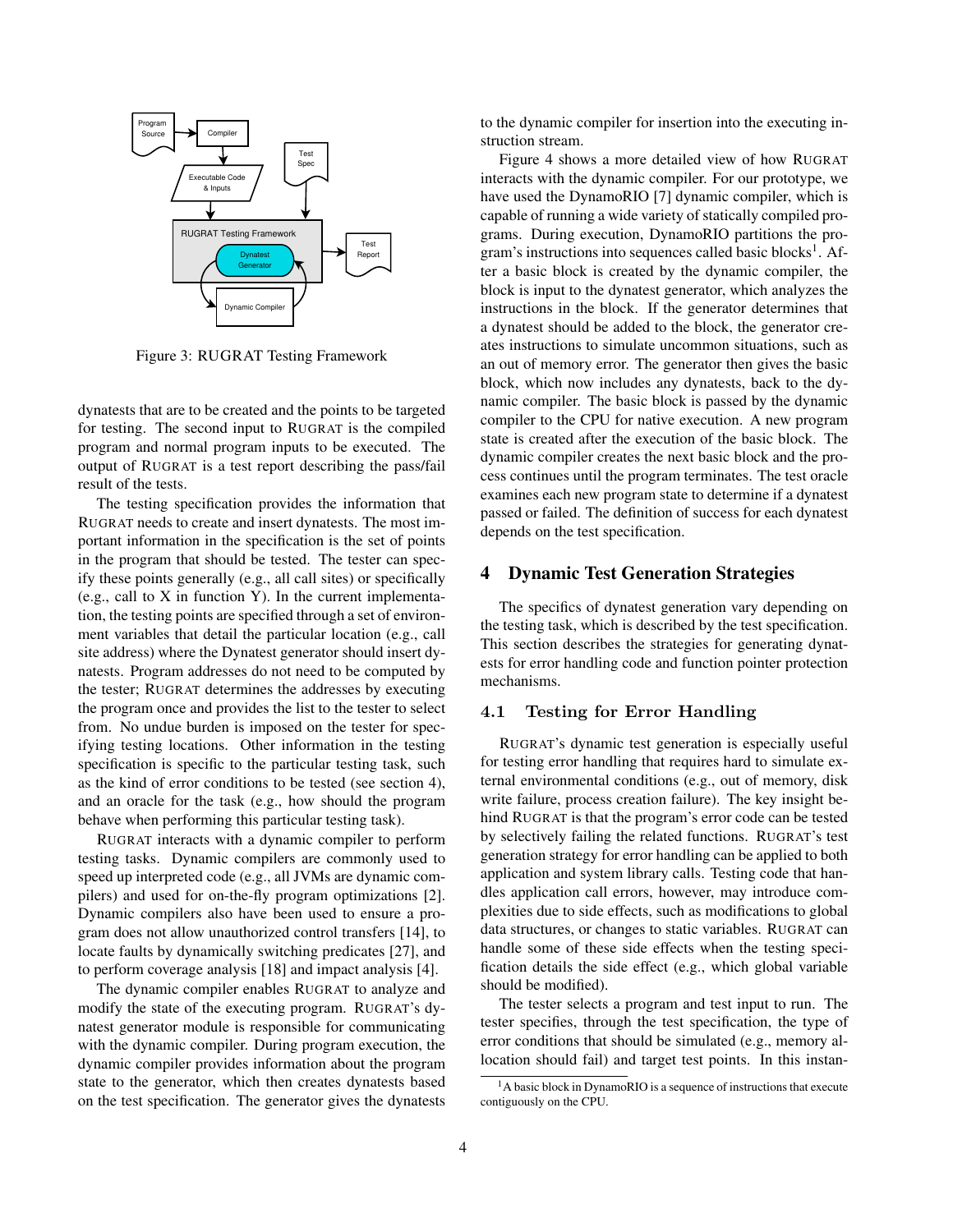

Figure 4: System Architecture. The dashed boxes are components of RUGRAT.

tiation, a testing point is the location of a function call whose return value should be modified. A tester can specify through the testing specification that all, or a subset of, calls to a particular function should be tested. The program is then executed under RUGRAT.

When a basic block is sent to the dynatest generator at execution time, the dynatest generator examines the basic block's instructions looking for particular function calls, as described in the test specification. When the specified call occurs in a basic block, the call is allowed to proceed normally. After the call returns, the dynatest generator adds a dynatest to the basic block. The dynatest is a set of instructions that change the result of the call. For a system call, the result is determined by the return value of the call and the value of the errno global variable. The basic block, along with the dynatest, are given back to the dynamic compiler and executed by the CPU. Because the return value of the call and the errno variable are modified, the program now executes as though an error has occurred and will execute any associated error handling code. The oracle checks that the error handling code has been executed. The test passes if the error handling code correctly handles the condition. The correctness of the error handling code can be determined by using the same methods a tester would use to verify the correctness of other program code.

Consider testing for an out of memory situation. The test specification indicates particular malloc callsites in the application code to target for testing. On success, malloc will return a pointer to the newly allocated memory. On failure, a NULL pointer will be returned and errno set to ENOMEM. During program execution under RUGRAT, a targeted malloc call is allowed to proceed normally. After malloc returns, the dynatest generator adds instructions to the basic block to change the return value of the malloc call to NULL and set errno to ENOMEM.

Table 1 lists some of the system calls that RUGRAT can target. The table shows the system call, the value returned on success, value returned on error, different values of errno that can be set and the error that is simulated by a dynatest. The table is not exhaustive; other calls can also be targeted. To apply RUGRAT to test application calls that could trigger error handling, the test specification would also include side effect information to be modified.

| Call   | <b>Success</b> | Error       | errno vals      | Environmental |
|--------|----------------|-------------|-----------------|---------------|
|        |                |             |                 | condition     |
| malloc | non-NULL       | NULL        | <b>F.NOMF.M</b> | out of        |
|        | pointer        |             |                 | memory        |
| socket | int > 0        | $-1$        | EACCESS.        | no socket     |
|        |                |             | and others      | available     |
| fork   | int > 0        | $-1$        | <b>EAGAIN</b>   | process copy  |
|        |                |             | <b>F.NOMF.M</b> | failed        |
| read   | int > 0        | $-1$        | <b>ETO</b>      | IO error      |
| write  |                |             | and others      |               |
| open   | int > 0        | $-1$        | <b>EACCESS</b>  | file opening  |
|        |                |             | and others      | failed        |
| fopen  | file pointer   | <b>NULL</b> | <b>EACCESS</b>  | file opening  |
|        |                |             | and others      | failed        |

Table 1: Example targeted system calls

Note that the RUGRAT approach sacrifices some simulation accuracy to reduce testing complexity. A more accurate simulation of the error condition could be obtained by modifying the particular system library call, such as malloc, to behave precisely as if an error had occurred. Modifying the library calls, however, would make the testing strategy much more complex to automate.

Note that RUGRAT offers more accuracy and benefits than simply changing branch predicates [27] to execute the error handling code. RUGRAT selectively fails a particular call by changing the return value and, possibly, modifying other variables as side effects of the function. Statements that are either control or data dependent on these values can thus execute correctly. Changing only branch predicates without modifying the associated return value or side-effect values may result in strange execution behavior, which would not aid testers. Additionally, the RUGRAT approach allows a tester to automatically locate callsites where error handling has been omitted.

# 4.2 Testing Function Pointer Protection Mechanisms

RUGRAT tests function pointer security mechanisms by generating a dynatest that simulates an attack. The tester begins by first selecting a program to be tested. Next, the tester creates the test specification that indicates the protected function pointers on which to test the protection mechanism. For this instantiation, testing points are callsites that use function pointers. Again, the tester can easily specify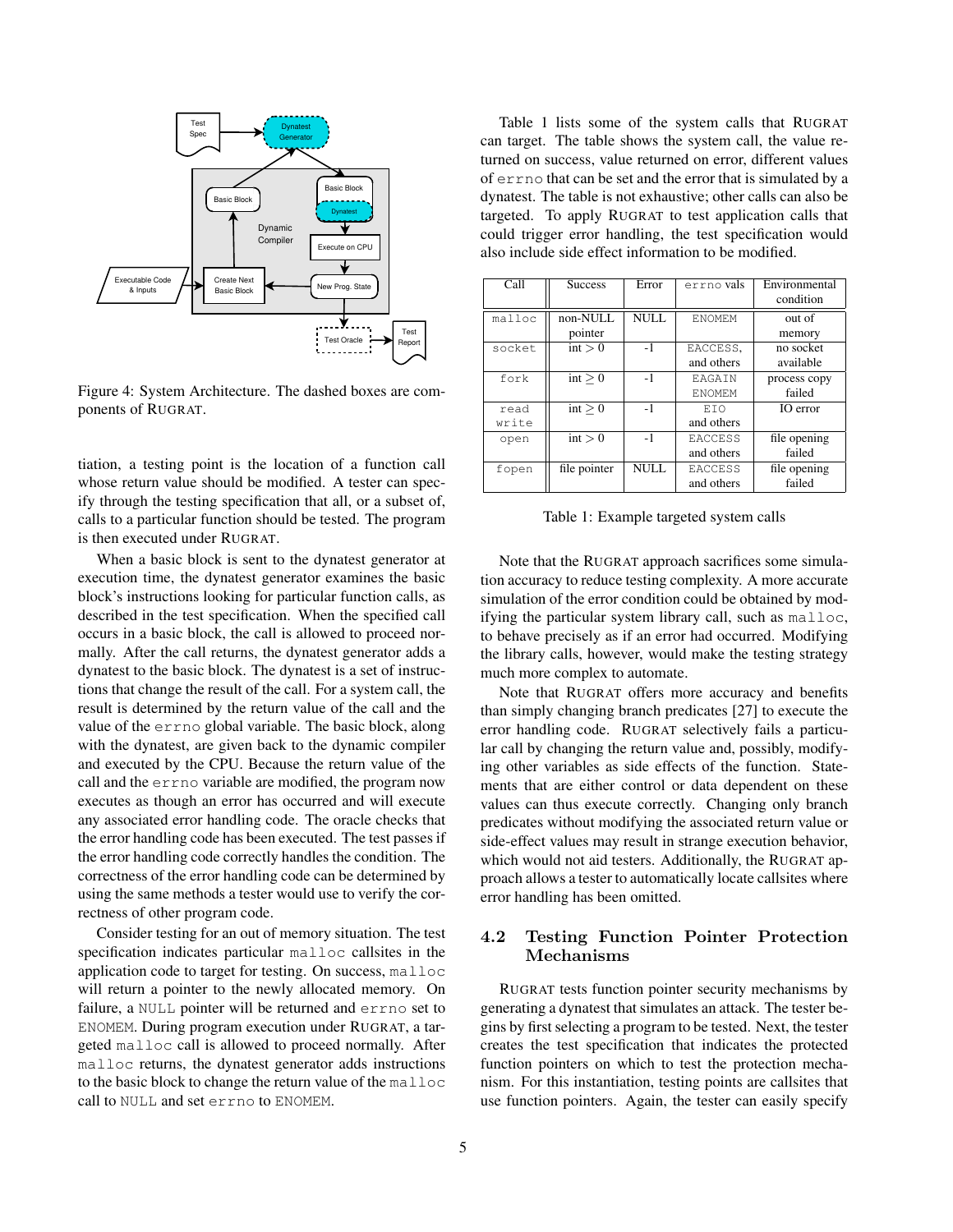that all such callsites should be tested or only a subset. The tester executes the program under RUGRAT. RUGRAT's runtime test generation strategy enables many test cases to be automatically and systematically generated for the protection mechanism without the need for a vulnerable program. The testing can occur either during initial development, or during maintenance phases to ensure any changes do not compromise the security mechanism.

When given a basic block from the dynamic compiler, the dynatest generator scans the instructions of the basic block looking for indirect function calls, which occur as instructions to copy the function address (value of the function pointer) into a register, call\_reg, and then a call instruction with *call\_reg* as the argument.<sup>2</sup> To create a dynatest that simulates an attack, the dynatest generator adds instructions to the basic block to place a new value into call reg prior to any decryption. Thus, the dynatest simulates an attack that overwrote the function pointer while the pointer was still in memory. The program continues its execution under RUGRAT. If the security mechanism is functioning properly, the decryption should modify call reg to have a bad address, causing the program to terminate when the function pointer is invoked. The oracle checks that the program terminates after a dynatest has been inserted. If the program terminates, the security mechanism passes the test since the mechanism prevented the attack from succeeding. If the security mechanism behaves incorrectly, then the program will jump to the address assigned by the dynatest generator. The attack has succeeded so RUGRAT reports that the protection mechanism has failed the test.

# 4.3 General Instantiations of RUGRAT

Other instantiations of RUGRAT are possible beyond testing function pointer security mechanisms and error handling code. For example, in previous work [5], we detailed an early version of RUGRAT that only tested security mechanisms that guard against stack smashing attacks.

New instantiations of RUGRAT require a new Dynatest generator and oracle. A new generator needs to know the possible testing points. For example, in the case of function pointer protection mechanisms, a testing point is any indirect function call. Next, the new generator needs to know how to create a dynatest, such as changing the value of a function at the testing point. Finally, the oracle needs to know the expected program behavior to determine pass/fail.

# **5 Evaluation Methodology**

**Questions and Measures.** The specific research questions and measures for effectiveness vary slightly for the two test-

| Program      | Description                | Source LOC | $#$ funcs |
|--------------|----------------------------|------------|-----------|
| 008.espresso | Boolean function minimizer | 9.844      | 363       |
| 130.li       | Lisp interpreter           | 4,888      | 366       |
| $132$ .ijpeg | JPEG compressor            | 15,925     | 476       |
| 147.vortex   | Object Oriented database   | 40.242     | 925       |
| $164$ .gzip  | Gzip compression           | 5,604      | 106       |
| space        | <b>ESA ADL Interpreter</b> | 6.230      | 136       |
| boxed-sim    | <b>Box Simulator</b>       | 8.994      | 199       |
| lout         | Document Typesetter        | 19,768     | 457       |

Table 2: Subjects of Analysis

ing tasks. In both tasks, the cost associated with RUGRAT is measured as the time needed to run the application under RUGRAT. The space requirements for RUGRAT are negligible as the memory needed for the dynatest generator is small. DynamoRIO's memory footprint is also small [7].

The specific questions on effectiveness of RUGRAT for **testing error handling code** are:

- RQ1 How much error handling code actually requires specific external environment conditions to trigger execution?
- RQ2 How effective is RUGRAT in generating tests to cover error handling code?
- RQ3 How much of the error handling code covered by RU-GRAT is covered without RUGRAT?
- RQ4 How effective is RUGRAT in detecting failures in error handling code execution?

The amount of error handling code (RQ 1) is measured as the static number of lines of code (LOC) that handles a particular error condition, if the condition is handled at all. Ideally, we would like to know how difficult it would be to test the targeted error handling without RUGRAT. However, it is difficult to quantitatively measure the difficulty in testing error handling code without RUGRAT as it varies with the error. Some errors, such as file open errors, could be straightforward to test by temporarily removing, or renaming, key files. Other error conditions, such as fork or malloc errors, are more difficult.

To obtain some sense of how well RUGRAT does, we measured the error handling code coverage by running the same program with the same inputs with and without RU-GRAT. The coverage obtained with RUGRAT answers RQ 2, while comparing this coverage against the coverage without RUGRAT answers RQ 3. To answer RQ 4, we conducted a case study of the failure detection capability of RUGRAT with seeded faults in error handling code.

The specific questions on effectiveness of RUGRAT for **testing function pointer protection mechanisms** are:

RQ1 How effective is RUGRAT at systematically generating test cases to cover the targeted function pointer protection mechanism?

<sup>&</sup>lt;sup>2</sup>An indirect call may be made with the function pointer value on the stack and not in a register. The security mechanisms, however, will usually modify the compiler to force all indirect calls to occur from registers only.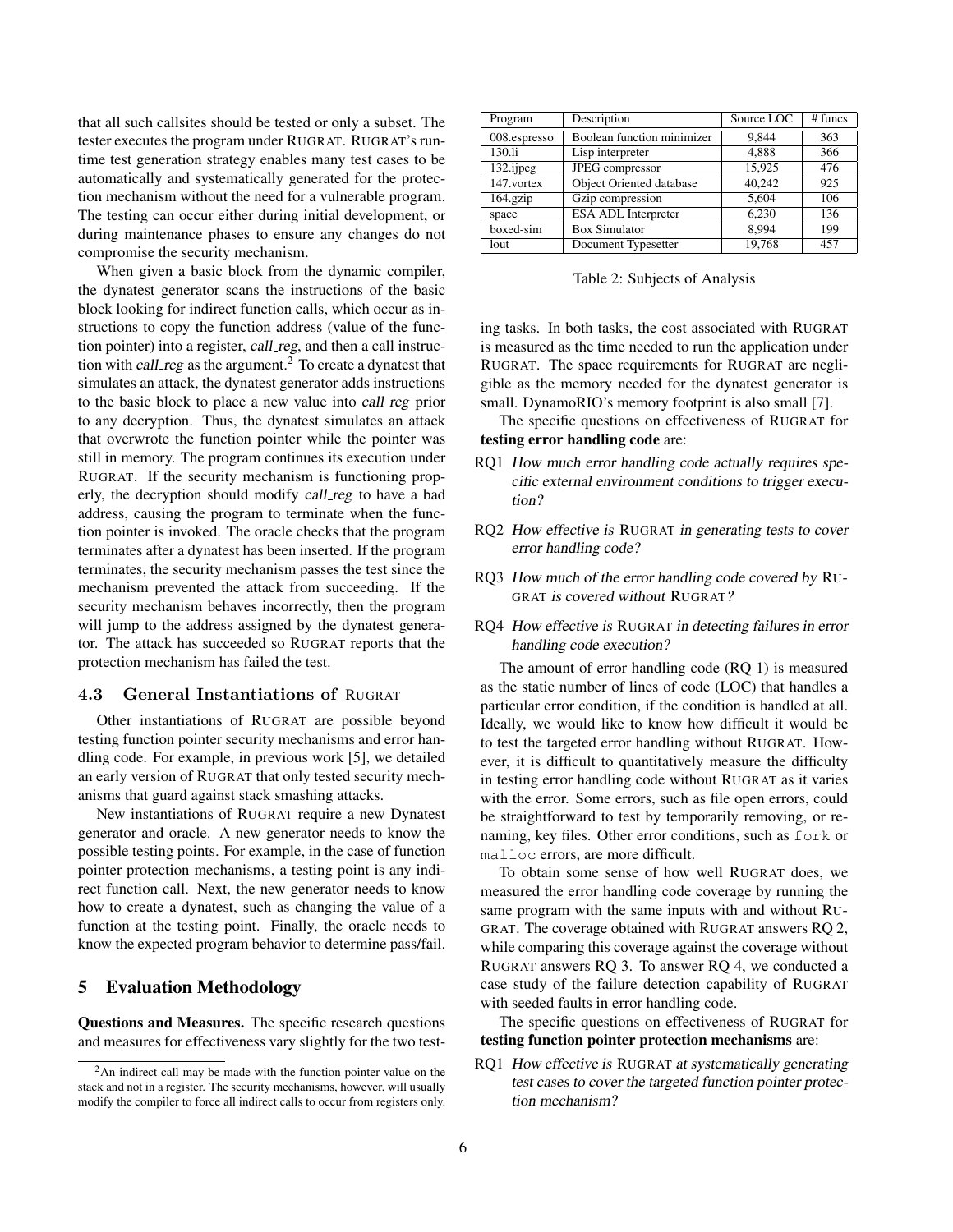#### RQ2 How effective is RUGRAT in exposing faults in the function pointer protection mechanism?

The function pointer protection mechanisms operate by encrypting function pointers while in memory and decrypting the pointers just prior to their use. As such, each callsite where the program uses a function pointer is a possible test point for a generated dynatest. To answer RQ 1, we measured how well RUGRAT identifies indirect callsites as test points in the program at run time and how many distinct test cases can be automatically provided for the protection mechanism by using RUGRAT. We implemented our own function pointer protection mechanism similar to the Point-Guard [9] mechanism. We also performed a case study of RUGRAT's capability to expose a fault in the function pointer protection mechanism (RQ 2).

**Subjects.** After examining many codes from well known benchmark suites, we chose a set of C programs that provide the most opportunities to evaluate our approach. We chose programs that use the most function pointers and/or contain the most error handling code. The set includes programs from the SPEC [22] and MiBench [13] suites, as well as the space application [11]. Table 2 lists the applications and their characteristics. Program inputs were either provided with the suite, or created by the authors to provide adequate coverage for our evaluation.

**Methodology.** All experiments were performed on a Red Hat Fedora Core 5 Linux machine with 1.0 GB of memory. Code coverage was measured by using gcov. Test pass/fail was determined as the basic blocks execute, and currently based on implementation of a check for the expected behavior based on the test specification.

**Threats to Validity.** Threats to validity derive primarily from the decision to use DynamoRIO as the underlying dynamic compiler which may introduce bias as we are reliant upon DynamoRIO's analysis. To guard against this, we used PIN [16], when appropriate, to verify some of DynamoRIO's analysis. We had to limit our subjects to programs that would execute correctly on DynamoRIO. Similarly, DynamoRIO limited us in some of the testing, which should be doable with a more robust dynamic compiler.

Another threat to validity concerns the function pointer protection mechanism we used in our study. We implemented a mechanism patterned after PointGuard [9]. Our mechanism works with the applications we used in our study, but is not intended as a general function pointer protection mechanism. However, the general applicability of our security mechanism is not important to the study.

Our study was limited to small-to-medium sized applications. Of more relevance is the function pointer usage and error handling code. Additional calls and more error handling code triggered by environmental conditions may be necessary to generalize the results.

|                                                         | EН    | Total | #      | # $w$ / $\circ$ | $\%$  |
|---------------------------------------------------------|-------|-------|--------|-----------------|-------|
|                                                         | call  | EH    | rugrat | rugrat          | incr  |
| Program/function                                        | sites | stmts | covrd  | covrd           | covrd |
| space/malloc                                            | 13/14 | 45    | 44     | 13              | 69    |
| space/fopen                                             |       | 3     | 3      |                 | 67    |
| 130.li/malloc                                           | 3     | 81    | 68     | 52              | 20    |
| 164.gzip/write                                          |       | 25    | 17     |                 | 64    |
| boxed-sim/malloc                                        | 71    |       |        |                 |       |
| lout/malloc $\dagger$                                   | 27    | 87    | 56     | 19              | 43    |
| lout/OpenFile                                           |       | 42    | 22     | 6               | 38    |
| lout has 8 malloc callsites with no EH code associated. |       |       |        |                 |       |

Table 3: RUGRAT effectiveness for error handling.

### **6 Results and Analysis**

#### 6.1 Program Coverage

**Error Handling Code.** Table 3 presents the results to answer questions RQ 1, RQ 2, and RQ 3 for error handling code. The first column shows the program and "trigger" function that, under certain uncommon environmental conditions, could trigger the error handling code under test. The set includes both system and application functions. Because the studied applications use few files, testing the error handling code for fopen could indeed be done by simply renaming files. However, this is not the case for an application where a large number of files are being accessed in different places in the code. Testing the error handling code for malloc without RUGRAT would require some way of allocating most of the available memory. This can be obtrusive as it may crash not only the program under test, but other applications. Furthermore, testing the error handling code at a particular callsite would require precise timing for when to allocate all the memory.

The second column shows the number of unique callsites that were covered by the program inputs and would result in calling the trigger function. The number of unique callsites was obtained independently of RUGRAT and DynamoRIO by writing a separate program that utilized PIN [16]. When RUGRAT was used for testing, RUGRAT identified all but one of these callsites and inserted dynatests accordingly. When testing space, RUGRAT tested 13 of the 14 malloc callsites covered by the test cases. RU-GRAT failed to detect one callsite because DynamoRIO incurred a segmentation fault for unknown reasons when a dynatest was inserted at that callsite. In general, the number of unique callsites to target for testing error handling was relatively small because these applications abstracted away most of the relevant details into a small set of functions. To demonstrate that RUGRAT is able to target application calls as well as systems calls, RUGRAT was successfully used to exercise error handling code in OpenFile from lout.

The 'Total # EH stmts' column is a count of the number of error handling statements to be targeted for testing,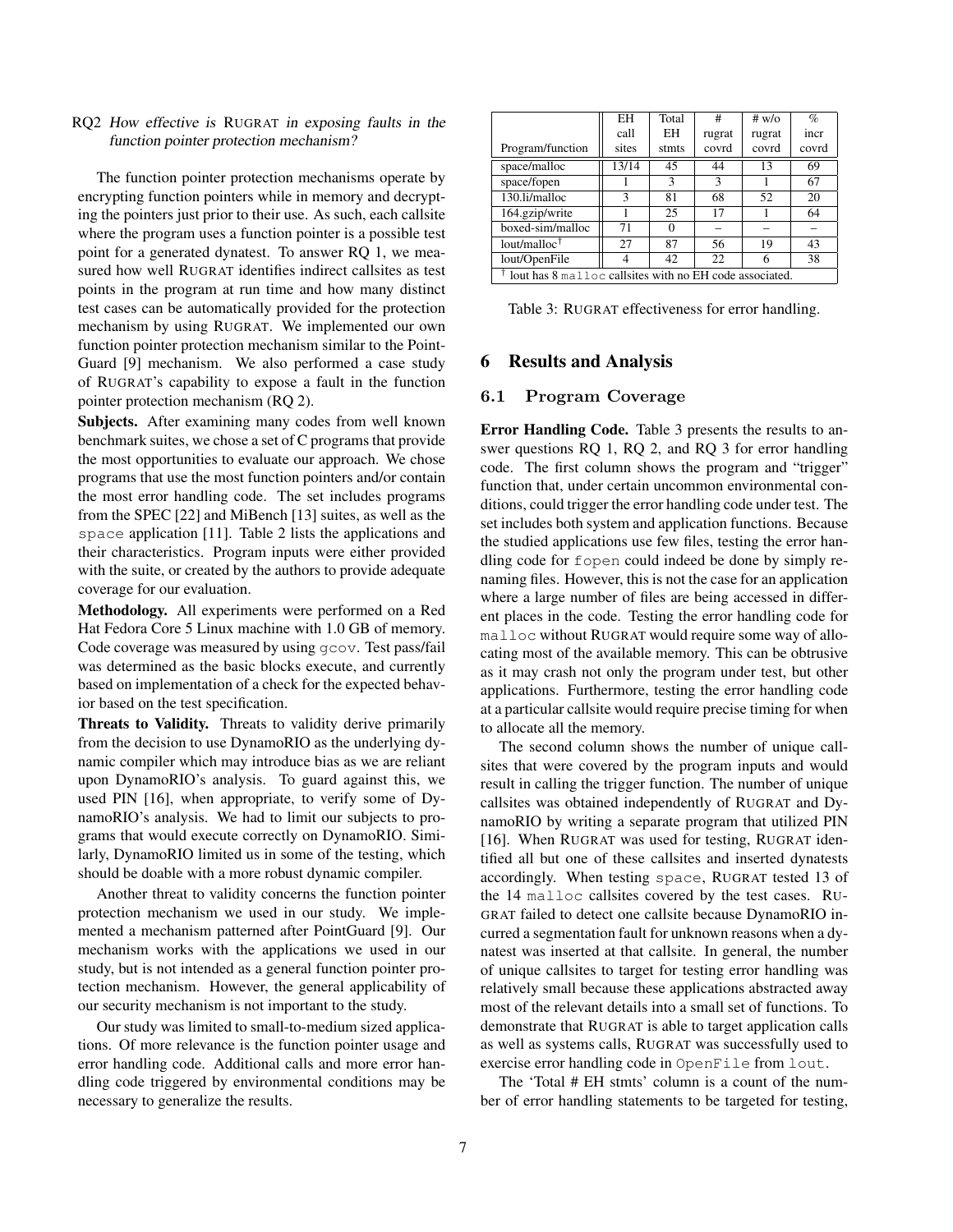and also answers RQ 1. The next two columns provide the raw counts for statement coverage using RUGRAT and then without using RUGRAT on the same inputs, followed by the percent increase in error handling statement coverage achieved by using RUGRAT. In general, RUGRAT's coverage of error handling code was high. In some cases, the applications' error handling consisted of detecting the error, printing a message, and quitting. In others, such as 130.li and 164.gzip, the error handling was more complex. In these instances, the application either tried to recover from the error (see Figure 1 for how 130.li tries to recover from an out of memory error) or attempted to exit more gracefully by freeing allocated buffers and closing relevant files. Upon closer examination of the error handling coverage missed by RUGRAT, the error handling code includes various options that were not covered by the test inputs.

Table 3 also shows RUGRAT's ability to locate some omission errors. In particular, the lout typesetting program has 27 callsites where malloc is invoked. 8 of those callsites have no associated error handling code. Similarly, the 71 callsites in boxed-sim do not have any error handling code. RUGRAT was able to automatically find these omission errors during testing.

The distribution of space [11] that we used includes over 13,000 test cases that were designed to maximize statement coverage. Without RUGRAT, the system calls in space always succeeded. The only error handling code that was exercised by any of the 13,000+ test cases was the IF statement that checked for a possible error. However, RUGRAT is able to force space down paths to handle the errors, and provides significantly increased coverage of the error handling code. The lack of error handling coverage by the large test suite of space demonstrates the difficulty in creating test cases to exercise error handling code.

space also includes extensive code to handle application errors during processing. Our examination of the coverage for space for all 13,000+ test cases without RUGRAT exposed 7 program points where code designed to handle an application error was not exercised by any test case. We inspected the code at each of the 7 missed points and determined that 5 points were impossible to reach. The remaining 2 may be possible but were not covered by any of the 13,000+ test cases. RUGRAT was able to cover the remaining 2 testing points by generating dynatests to fail the associated application calls.

**Function Pointer Protection Mechanisms.** Table 4 shows the data to address RQ 1 for testing function pointer security mechanisms. Each unique callsite that calls a function indirectly through a function pointer is a candidate for testing the function pointer protection mechanism. For each application, we used PIN [16] to count the number of unique callsites that utilize function pointers and are covered by the program inputs.

|              | # unique fptr callsites |  |  |
|--------------|-------------------------|--|--|
| Program      | $=$ # callsites tested  |  |  |
| $132$ .ijpeg | 126                     |  |  |
| 008.espresso | 10                      |  |  |
| 130.li       |                         |  |  |
| 147.vortex   |                         |  |  |
| $164$ .gzip  | 7                       |  |  |
| Total        | 148                     |  |  |

Table 4: RUGRAT effectiveness for protection mechanism

RUGRAT was very successful, as it identified all possible function pointer callsites and generated dynatests to simulate attacks against each of the callsites. In the testing of our protection mechanism, each test passed as each attack was detected by the protection mechanism. Most importantly, RUGRAT was able to test all possible program points where the protection mechanism should be applied without requiring a vulnerable program.

In our study, we observed that some of the applications abstract away the details involved in invoking function pointers. In  $130$ ,  $1\text{i}$ , there are only 3 function pointer callsites. However, 130.li invokes over 150 different functions through function pointers. These are primarily called at one callsite. This exposes a limitation of using DynamoRIO as the underlying dynamic compiler in RUGRAT. DynamoRIO's API allows the client module (dynatest generator) to analyze and modify particular basic blocks, but does not provide any contextual information while doing so. Thus, RUGRAT currently can target a particular callsite, but not a particular invocation through that callsite. Future versions of DynamoRIO could remove this limitation.

### 6.2 Failure Detection Case Studies

**Error Handling Code.** We performed a failure detection case study using the space [11] program to examine RU-GRAT's effectiveness at revealing faults and to assess how much tester effort RUGRAT can save. The space program includes extensive error handling code to handle application errors and over 13,000 test cases that are designed to maximize statement coverage. To meet the goals of our failure detection study, we randomly selected 100 test cases.

We analyzed coverage information to identify "interesting" error handling points. For our case study, an error handling point consists of an IF statement that checks for an error and the associated IF body that handles the error. "Interesting" error points were selected: (1) the IF statement of the error handling point was covered but the associated IF body was not (i.e., the test inputs did not trigger the error handling code), and (2) the error handling code attempts to handle the error rather than printing a message and quitting. We identified 20 "interesting" points that met this criteria for the 100 test cases. space was run under RUGRAT us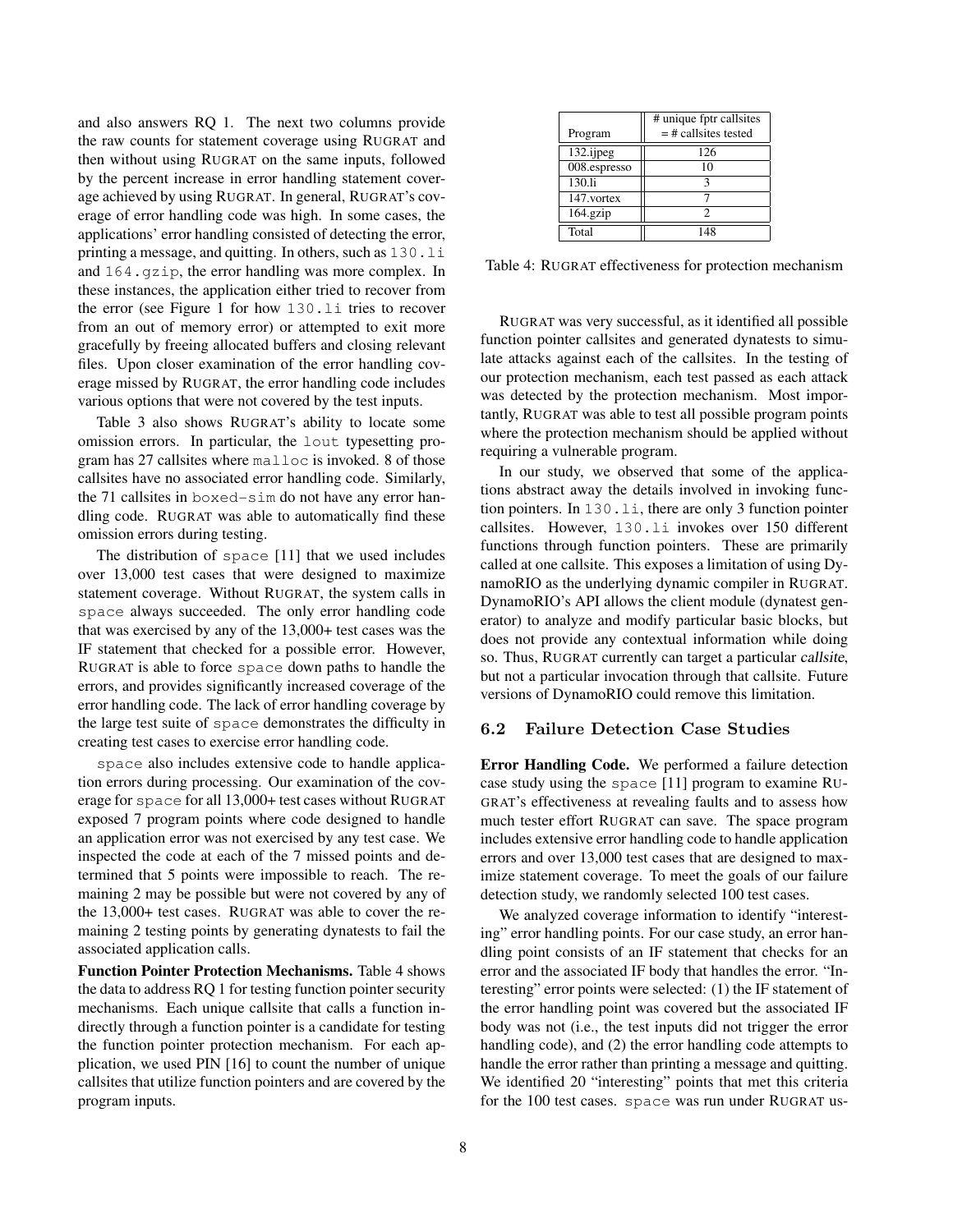ing the 100 test cases as inputs. We verified that RUGRAT forced space to exercise the IF body for each error handling point. The outputs of space under these conditions were saved as the expected results.

Graduate students, but none of the authors, familiar with C manually seeded faults in the IF bodies of any of the 20 error handling points. This process created 34 faulty versions with one seeded fault per version. The seeded faults were distributed over 18 of the 20 interesting points. Each faulty version of space was run under RUGRAT, which forced space to exercise all of the error handling code.

We performed a study to estimate how many tests a tester may need to generate to cover all 20 error handling points used in our failure detection study if they did not use RU-GRAT. We randomly chose an additional 100 test cases for space and computed their error handling coverage. We continued to randomly choose another 100 test cases until we had a pool of cases that covered all 20 of the error handling points. We found that we had to choose 1,600 additional test cases to provide the desired coverage. While this is just one case study, this provides an indication of how much testing effort could be saved by RUGRAT. In this case, a tester may have to create anywhere from an additional 20 to 1,600 test cases to cover the error handling points.

Next, the results of the faulty versions were compared against the expected results to detect failures. Out of the 34 seeded faults, RUGRAT detected 15 failures. RUGRAT did not expose failures for 19 of the seeded faults. Six of the non-exposed faults affected the return values of functions. The callers of these faulty functions only checked for a non-zero return (e.g., a return value of 1 or -1 caused the caller to perform the same action). Two of the undetected faults involved allocating too little memory for a data structure. space did not seem to notice the problem, possibly because the underlying implementation of malloc allocated slightly more memory than was requested. One fault caused callers of the faulty function to quit the program. Two faults were not detected for unknown reasons. Both of these faults initialized certain variables to different values, but the execution of space was unaffected on the test cases that covered these faults.

The remaining 8 undetected faults show an interesting feature of the space program. The faults went undetected by RUGRAT because the callers of the faulty functions simply repeated the error handling code. For example, if a function handled an error by the assignment  $\star x = 0$  and then returned an error value, the caller would immediately set \*x  $= 0$  as well. The 8 faults went undetected because space corrected for the faults by repeating the proper assignments. This makes space more robust with regard to errors, but possibly more difficult to maintain.

**Function Pointer Protection Mechanisms.** We also performed a case study on RUGRAT's effectiveness at exposing failures in function pointer mechanisms. Key generation is important for the correct functioning of these mechanisms. The encryption keys are randomly generated each time the application starts so the key generator must be fast. Due to the limited amount of vulnerable programs available for testing [10], problems in key generation may go unnoticed until the mechanism has been deployed. RUGRAT greatly increases the amount of testing that can be performed by dynamically creating dynatests.

We seeded a fault in our function pointer protection mechanism by breaking the key generator so that 5% of the generated keys were the identity key; far more often than would normally be expected. The broken mechanism was applied to  $132$ . i jpeg (which has the most opportunities for testing), which was then run under RUGRAT for all 126 indirect callsites. The identity key was generated 3 times and all 3 attacks succeeded, indicating that the protection mechanism was not functioning according to specification. Note that RUGRAT was able to detect the failure without using a vulnerable program.

#### 6.3 Testing Costs

Timing data was collected by executing each application with no testing (and no RUGRAT), and executing again with RUGRAT performing testing. Due to space limitations, the timing data is not shown. In general, testing error handling code is fast because most programs terminate early when a system error occurred. Some tests for 130.li and space took longer than the normal execution time. This is due to a combination of overhead from DynamoRIO and/or recovering from errors. When the callsite shown in Figure 1 was tested, 130.li attempted to recover from the error. The recovery was successful and 130.li continued execution and finished. The combination of the recovery and overhead of DynamoRIO (and RUGRAT) led to a longer execution time for this test case of 130.li. The overhead resulted in a slowdown factor of 1.2. The testing times for space took longer than normal because space is a short-lived program so the startup time for DynamoRIO becomes significant.

In all cases, the time needed to perform the testing of the function pointer protection mechanism using RUGRAT was far less than the time needed to run the application without any testing. Once an attack was made against a function pointer, the mechanism decrypted the function pointer value into an invalid address. When the function pointer was invoked, the application jumped to a bad address and was terminated. This happened quickly, so the time needed for testing was considerably shortened.

### **7 Conclusions and Future Directions**

We presented and evaluated RUGRAT, a testing framework for generating runtime tests for the uncommon cases